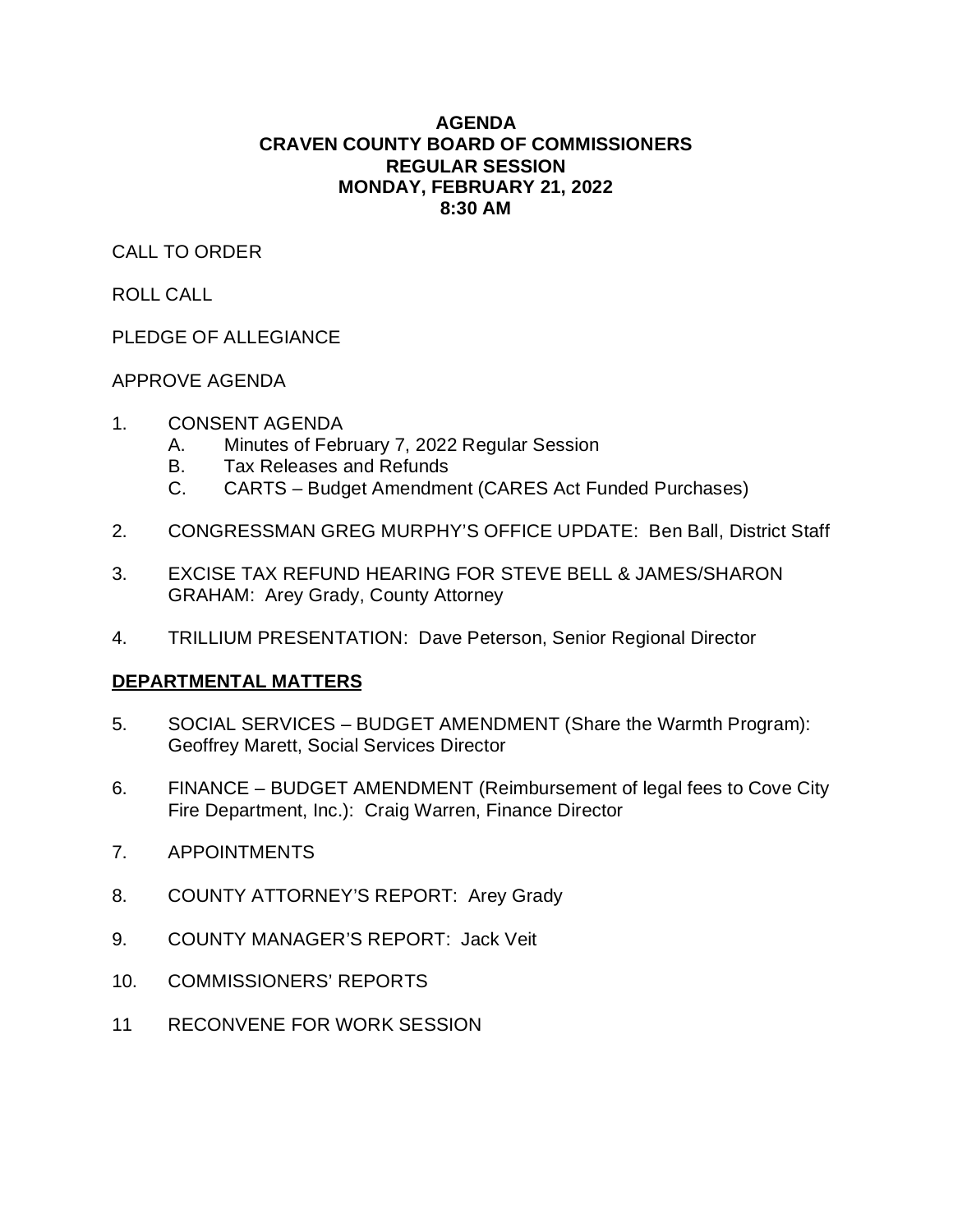**THE BOARD OF COMMISSIONERS OF THE COUNTY OF CRAVEN MET IN REGULAR SESSION IN THE COMMISSIONERS' ROOM OF THE CRAVEN COUNTY ADMINISTRATION BUILDING, 406 CRAVEN STREET, NEW BERN, NORTH CAROLINA, ON MONDAY, FEBRUARY 21, 2022. THE MEETING CONVENED AT 8:30 AM.**

#### **MEMBERS PRESENT:**

Chairman Jason R. Jones Vice Chairman Denny Bucher Chairman George S. Liner Commissioner Theron L. McCabe Commissioner Thomas F. Mark Commissioner E. T. Mitchell Commissioner Beatrice R. Smith

#### **STAFF PRESENT:**

Jack B. Veit, III, County Manager Gene Hodges, Assistant County Manager Craig Warren, Finance Director Amber Parker, Human Resources Director Arey Grady, County Attorney Nan Holton, Clerk to the Board Lauren Wargo, Assistant to the County Manager

*Following the Pledge of Allegiance, County Attorney, Arey Grady, recited the following invocation:*

*Good and gracious Father, You are the source of every good thing and the fount of every blessing. We praise You for Your great care that You have for us, Your children. As a source of all that is good and true, we ask You to inspire within our hearts a greater longing to pursue these ends and draw us ever closer to Yourself.*

*We ask You to send forth Your blessing upon all those gathered here. May we receive Your guidance and wisdom in accomplishing the tasks set before us. Protect us, keep our County and Country safe from all harm, and may we pursue in freedom of heart the things that are Yours now and forever. Amen.* 

*Based upon the invocation given by Reverend Brendon Glasgow at the January 17, 2020 session of the US House of Representatives* 

Commissioner Mark motioned to approve the agenda, as presented, seconded by Commissioner Mitchell, and unanimously approved.

# **CONSENT AGENDA**

Commissioner Mitchell motioned to approve the Consent Agenda, inclusive of the Minutes of February 7, 2022 Regular Session; Tax Releases and Refunds (*Credits = \$3,967.75; Refunds = \$344.21)*; and CARTS – Budget Amendment (CARES Act Funded Purchases). Commissioner Smith seconded the motion which was approved 7-0 in a roll call vote.

### *CARTS*

| <b>REVENUES</b>  | <b>AMOUNT</b> | <b>EXPENDITURES</b> | <b>AMOUNT</b> |
|------------------|---------------|---------------------|---------------|
| 1014511-33307    | \$2,918.00    | 1014510-43240       | \$2,918.00    |
| Section 18 Admin |               | $Supplies - Other$  |               |
| 1014513-33114    | \$1,946.00    | 1014512-43240       | \$1,946.00    |
| Urbanized        |               | Supplies-Other      |               |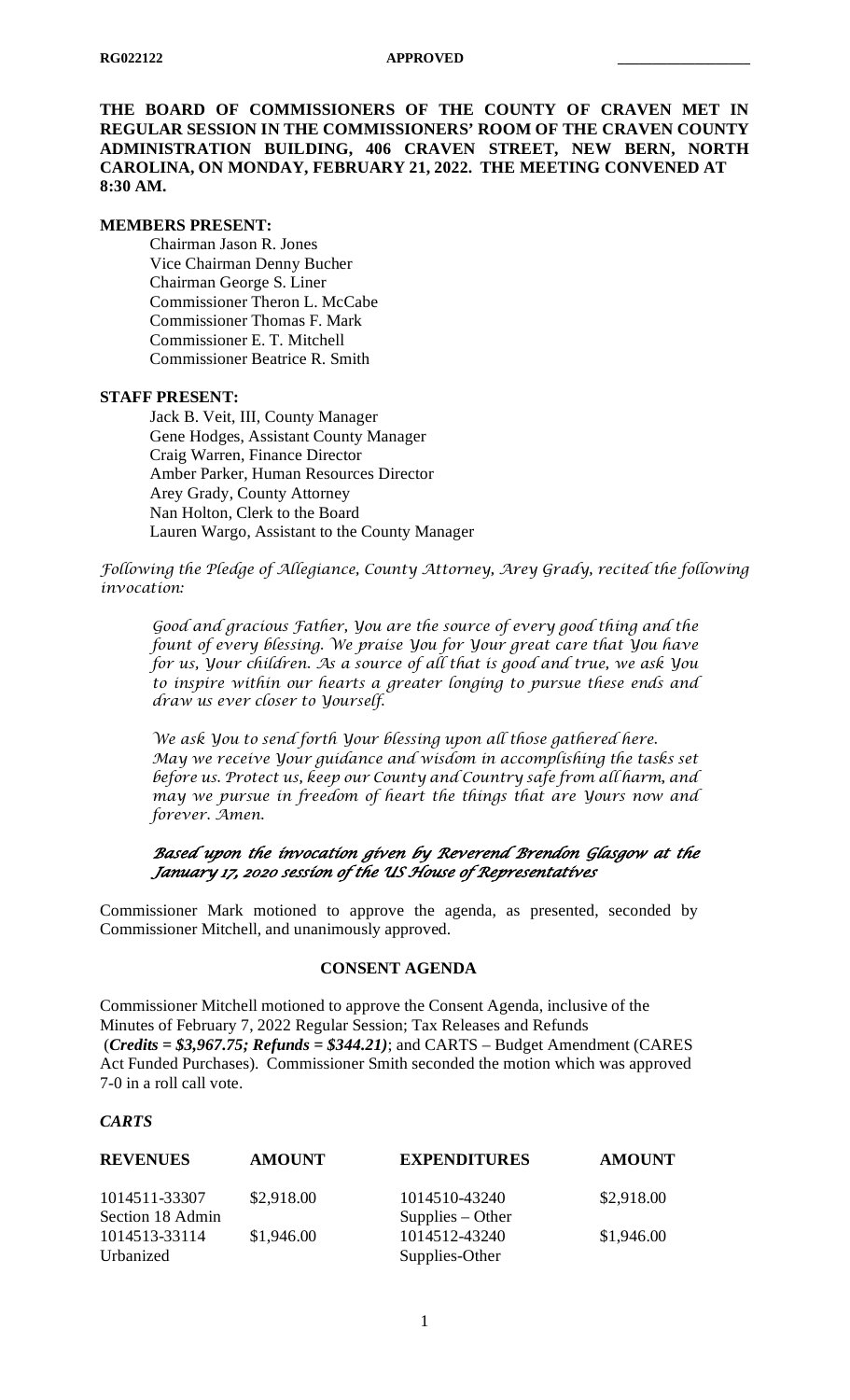**Justification:** CARTS is requesting a budget amendment of \$4,864.00 (\$2,918.00 rural expense and \$1,946.00 urban expense). CARTS will use CARES Act funding to cover the expenses at a 100% reimbursement respectively. This additional expense is to cover the cost of brackets for installation of hand sanitizer stations on the vehicles and hand sanitizer refills for those stations.

# **CONGRESSMAN GREG MURPHY'S OFFICE UPDATE**

District Staff representative Ben Ball reported on the work being done through Congressman Murphy's office in Craven, Lenoir, and Pamlico counties, regarding social security issues, tax returns, FEMA reimbursements, grants, letters of support, and other federal concerns. Mr. Ball addressed questions and concerns regarding the National Cemetery in New Bern and SB2405 veteran service officers.

### **EXCISE TAX REFUND HEARING FOR STEVE BELL & JAMES/SHARON GRAHAM**

County Attorney, Arey Grady, reported that a taxpayer who pays more than is due under Article NCGS 105-228.37, may request a refund of the overpayment by filing a written request for a refund with the Board of County Commissioners where the tax was paid.

Mr. Grady stated that on January 13, 2022, Steve Bell submitted a letter regarding a closing he handled for James and Sharon Graham requesting a refund of \$1,800.00 for the overage paid in revenue stamps for Parcel #8-027-067. He indicated this hearing is to address Mr. Bell's request for an excise tax refund.

At 8:46 am, Commissioner Mitchell motioned to open the excise tax hearing, asking for citizens desire to speak. Her motion was seconded by Commissioner Smith and approved unanimously.

There were no citizens present who wished to speak on the matter.

At 8:46 am Commissioner Michell motioned to close the excise tax hearing, seconded by Commissioner Smith, and approved unanimously.

Commissioner Mitchell motioned to refund the overpayment of \$1800.00, as requested, seconded by Commissioner Mark, and approved 7-0 in a roll call vote.

# **TRILLIUM PRESENTATION**

Dave Peterson, MA, Senior Regional Director with Trillium Health Resources provided an annual update to the Board. His PowerPoint presentation provided information and data on the following topics:

- $\triangleright$  Service Area covering 28 counties
- $\triangleright$  Medicaid Transformation Standard Plans
- Medicaid Transformation Tailored Plan
- $\triangleright$  Behavioral Health
- $\triangleright$  Organizational Changes
- $\triangleright$  Project Updates
- Craven County Consumers Served

Mr. Peterson addressed inquiries about treatment for the incarcerated population, and group homes for children with mental health issues.

# **DEPARTMENTAL MATTERS: SOCIAL SERVICES – BUDGET AMENDMENT (Share the Warmth Program)**

Social Services Director, Geoffrey Marett, reported that the funding authorization received for the Piedmont Natural Gas Share the Warmth energy program is higher than original State estimates. He indicated there is no Craven County match and funds are 100% State allocated.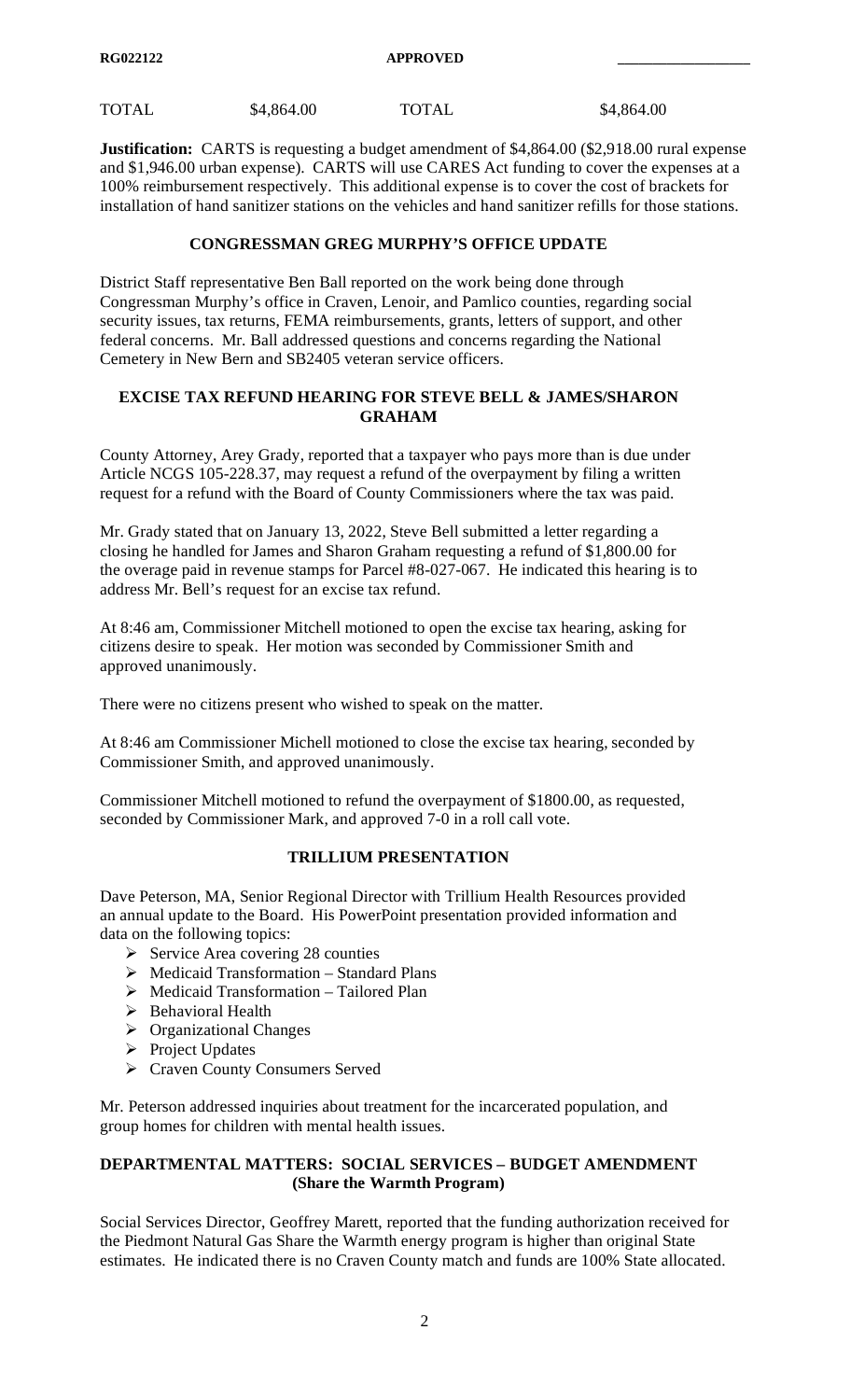Commissioner Liner departed the meeting at 9:22 am.

Mr. Marett requested approval of a budget amendment in the amount of \$11,138.00.

Commissioner Mitchell motioned to approve the following budget amendment in the amount of \$11,138.00, as requested, seconded by Commissioner McCabe and approved with six (6) "Ayes, there being one (1) "Nay" from Commissioner Mark.

# *Mandated 5215*

| <b>REVENUES</b>                   | <b>AMOUNT</b> | <b>EXPENDITURES</b>               | <b>AMOUNT</b> |
|-----------------------------------|---------------|-----------------------------------|---------------|
| 1015215-33430<br>Share the Warmth | \$11,138.00   | 1015215-42342<br>Share the Warmth | \$11,138.00   |
| <b>TOTAL</b>                      | \$11,138.00   | TOTAL                             | \$11,138.00   |

At 9:24 am Commissioner Liner returned to the meeting.

There was extended discussion about the challenges associated with lack of staffing, placing individuals in need of full-time care, guardianship numbers elevating and why Craven County operates differently than other counties.

# **DEPARTMENTAL MATTERS: FINANCE – BUDGET AMENDMENT (Reimbursement of legal fees to Cove City Fire Department, Inc.)**

Finance Director, Craig Warren, reported at the request of the County Commissioners, Cove City Fire and Rescue, Inc. was asked to split its fire and rescue squad operations from a single nonprofit corporation into two separate non-profit corporations. The request was made to allow for Cove City Fire to qualify for Department of Insurance grants. He stated that professional legal services were retained by the fire department and as a result incurred legal fees totaling \$11,375.00. The legal entity formerly known as Cove City Fire and Rescue is now known as Cove City Fire Department and Cove City EMS. He indicated that Cove City Fire Department was requesting reimbursement of these legal fees from the fund balance of the Township #3 Fire District Fund.

Mr. Warren requested approval of a budget amendment in the amount of \$11,375.00.

Commissioner Liner motioned to approve the following budget amendment in the amount of 411,375.00, as requested, seconded by Commissioner Mark and approved 7-0 roll call vote.

*Cove City Fire*

| <b>REVENUES</b>                         | <b>AMOUNT</b> | <b>EXPENDITURES</b>                            | <b>AMOUNT</b> |
|-----------------------------------------|---------------|------------------------------------------------|---------------|
| 2040000-39901<br><b>Current Year FB</b> | \$11,375.00   | 2044341-49680<br><b>Special Appropriations</b> | \$11,375.00   |
| <b>TOTAL</b>                            | \$11,375.00   | TOTAL                                          | \$11,375.00   |

# **APPOINTMENTS**

# *Pending*

Chairman Jones reviewed the following pending appointments to boards and committees:

- Community Child Protection Team
- Craven/Pamlico Regional Library
- Craven Aging Planning Board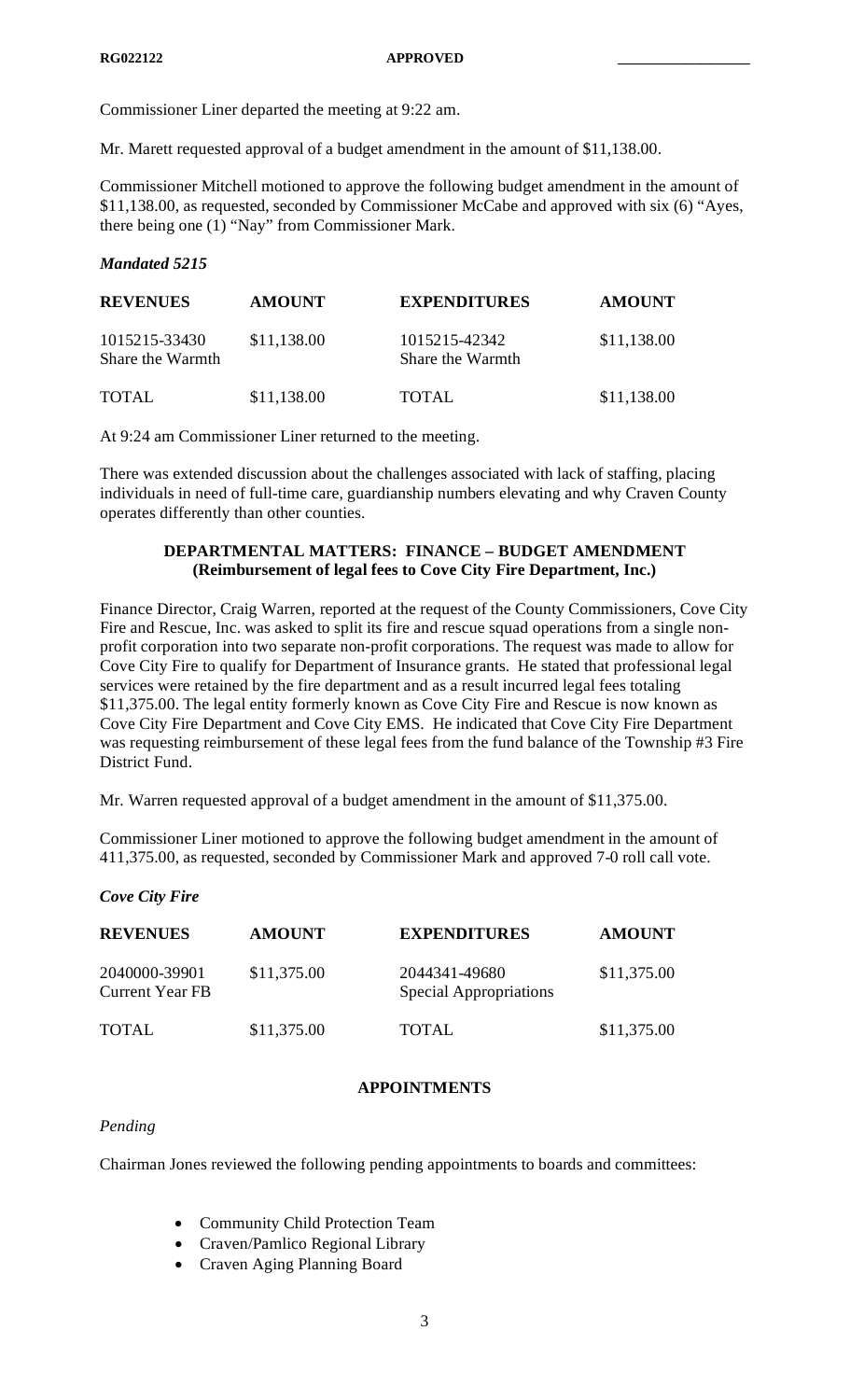#### *Current*

#### *C1A Board*

Commissioner Mitchell nominated Jeffrey Medlin for appointment. There being no additional nominations, Mr. Medlin was appointed by acclamation.

#### *Farmers Market Board*

Commissioner Mark nominated Pam Hawkins to fill the expiring term of Don Heath. There being no additional nominations, Ms. Hawkins was appointed by acclamation.

#### *Craven County Board of Adjustments*

Due to no feedback being received, Chairman Jones deferred these appointments to the work session.

#### *Juvenile Crime Prevention Council*

Commissioner Mitchell nominated Sharon Denise Logan to fill the Faith Community Representative seat. There being no additional nominations, Ms. Logan was appointed by acclamation.

#### *Fire Tax Commissioner*

Commissioner Bucher requested to table this appointment due to ongoing discussions with the fire department.

# **COUNTY ATTORNEY'S REPORT**

*Initial Offer to Purchase Real Property – 506 Darst Ave., New Bern (Parcel Number 8-008-072)*

County Attorney, Arey Grady, reported that Craven County has received an offer in the amount of \$2,000.00 for this real property, which was acquired jointly with the City of New Bern through a tax foreclosure, with past due taxes and costs of foreclosure totaling \$3,727.43. The tax value of this property is \$4,000.00.

He noted that this property is jointly owned with the City of New Bern, which has already approved this initial offer.

Mr. Grady stated that should the Board of Commissioners approve this transaction, a proposed resolution should be adopted, which will in turn authorize advertisement for upset bids. Once the upset bid process is concluded, this transaction will be brought back before the Board of Commissioners for final approval.

Commissioner Mark motioned to adopt the following resolution approving the transaction and authorizing the upset bid process, seconded by Commissioner Liner, and approved unanimously.

# **CRAVEN COUNTY RESOLUTION ACCEPTING OFFER TO PURCHASE SUBJECT TO UPSET BIDS**

WHEREAS, Craven County and the City of New Bern own certain real property identified as Tax Parcel Number 8-008-072 (hereinafter "the Real Property"), the Real Property having been acquired by Craven County in deed recorded in Book 3528, Page 1868 in the Office of the Register of Deeds of Craven County; and,

WHEREAS, Craven County and the City of New Bern have received an Offer to Purchase the Real Property, a copy of said offer being attached hereto and incorporated herein by reference; and,

WHEREAS, the City of New Bern has previously approved said offer: and,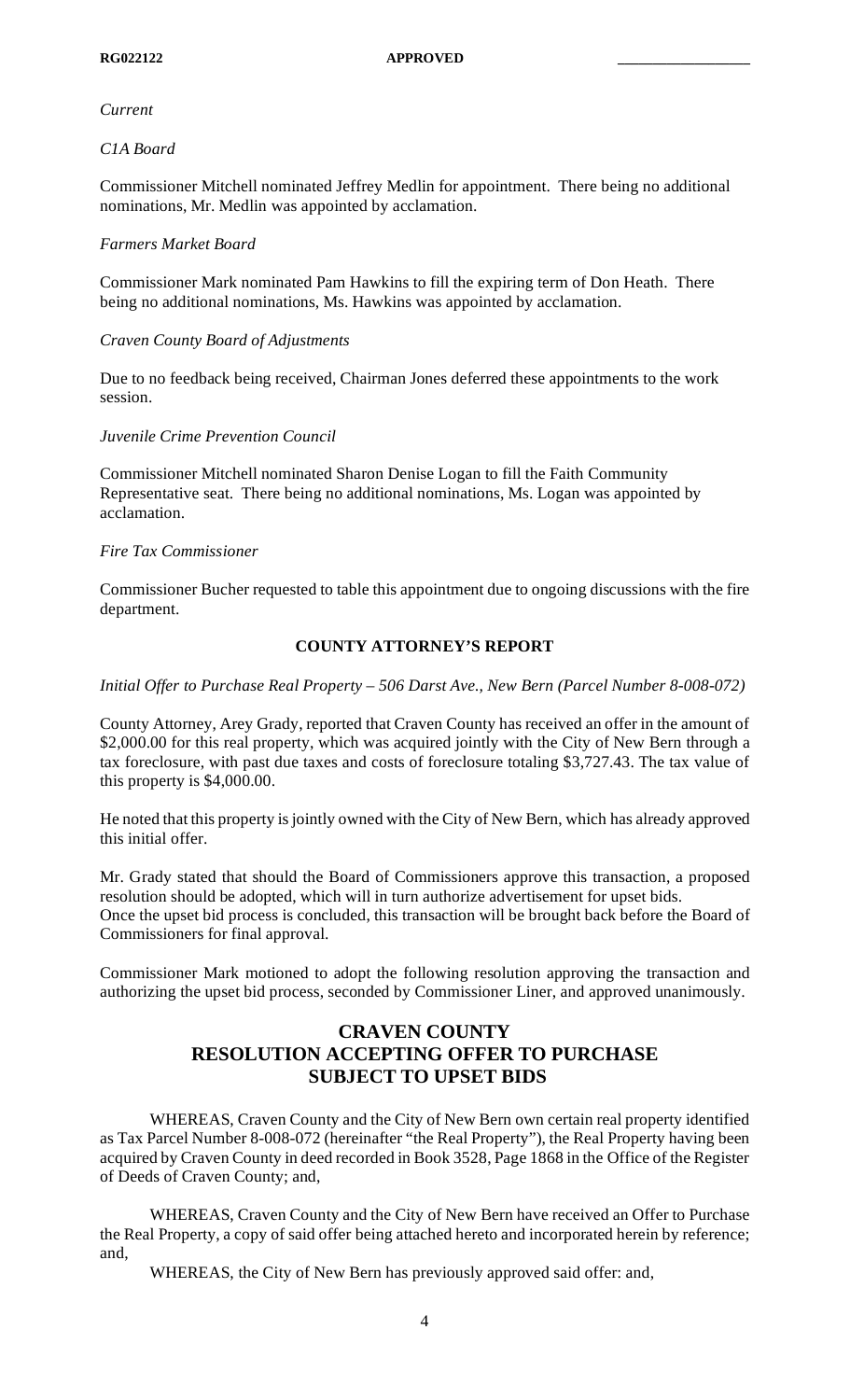WHEREAS, the Craven County Board of Commissioners is authorized to sell Craven County's interest in real property pursuant to North Carolina General Statute §160A-269.

NOW, THEREFORE, BE IT RESOLVED BY THE BOARD OF COMMISSIONERS OF CRAVEN COUNTY THAT:

1. The Craven County Board of Commissioners hereby authorizes the initiation of the upset bid process for the Real Property by advertising notice of the offer to purchase in accordance with the provisions of North Carolina General Statute §160A-269.

2. The County Manager, the Assistant County Manager, the Clerk to the Board of Commissioners and/or County Attorney are authorized to take all actions necessary to accomplish the transactions contemplated by this Resolution.

#### ADOPTED THIS 21st DAY OF FEBRUARY, 2022.

#### *Initial Offer to Purchase Real Property – 2602 New Bern Ave., New Bern (Parcel Number 8-037-066-B)*

Mr. Grady reported that Craven County has received an offer in the amount of \$2,500.00 for this real property, which was acquired jointly with the City of New Bern through a tax foreclosure, with past due taxes and costs of foreclosure totaling \$4,085.58. The tax value of this property is \$5,000.00.

He noted that this property is jointly owned with the City of New Bern, which has already approved this initial offer.

Mr. Grady stated that should the Board of Commissioners approve this transaction, a proposed resolution should be adopted, which will in turn authorize advertisement for upset bids. Once the upset bid process is concluded, this transaction will be brought back before the Board of Commissioners for final approval.

Commissioner Mark motioned to adopt the following resolution approving the transaction and authorizing the upset bid process, seconded by Commissioner Mitchell, and approved unanimously.

# **CRAVEN COUNTY RESOLUTION ACCEPTING OFFER TO PURCHASE SUBJECT TO UPSET BIDS**

WHEREAS, Craven County and the City of New Bern own certain real property identified as Tax Parcel Number 8-037-066-B (hereinafter "the Real Property"), the Real Property having been acquired by Craven County in deed recorded in Book 3520, Page 1904 in the Office of the Register of Deeds of Craven County; and,

WHEREAS, Craven County and the City of New Bern have received an Offer to Purchase the Real Property, a copy of said offer being attached hereto and incorporated herein by reference; and,

WHEREAS, the City of New Bern has previously approved said offer: and,

WHEREAS, the Craven County Board of Commissioners is authorized to sell Craven County's interest in real property pursuant to North Carolina General Statute §160A-269.

NOW, THEREFORE, BE IT RESOLVED BY THE BOARD OF COMMISSIONERS OF CRAVEN COUNTY THAT:

1. The Craven County Board of Commissioners hereby authorizes the initiation of the upset bid process for the Real Property by advertising notice of the offer to purchase in accordance with the provisions of North Carolina General Statute §160A-269.

2. The County Manager, the Assistant County Manager, the Clerk to the Board of Commissioners and/or County Attorney are authorized to take all actions necessary to accomplish the transactions contemplated by this Resolution.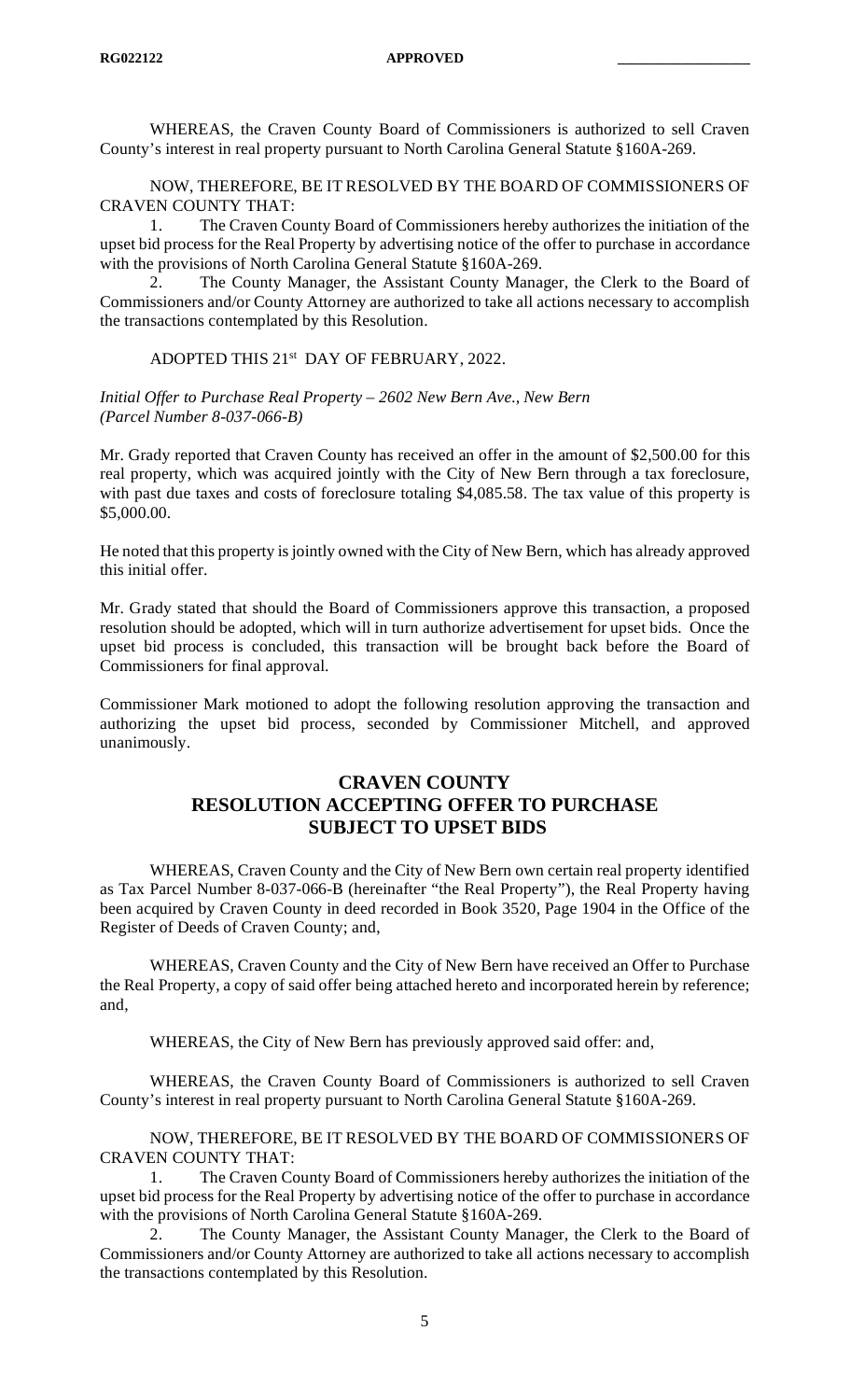# ADOPTED THIS 21st DAY OF FEBRUARY 2022.

*Initial Offer to Purchase Real Property – 1275 Temples Point Rd., New Bern (Parcel Number 5-008-016)*

Mr. Grady reported that Craven County has received an offer in the amount of \$8,200.00 for this real property, which was acquired through a tax foreclosure, with past due taxes and costs of foreclosure totaling \$12,228.46. The tax value of this property is \$15,000.00

He stated that should the Board of Commissioners approve this transaction, the proposed resolution should be adopted, which will in turn authorize advertisement for upset bids. Once the upset bid process is concluded, this transaction will be brought back before the Board of Commissioners for final approval.

Commissioner McCabe motioned to adopt the following resolution approving the transaction and authorizing the upset bid process, seconded by Commissioner Liner, and approved unanimously.

# **CRAVEN COUNTY RESOLUTION ACCEPTING OFFER TO PURCHASE SUBJECT TO UPSET BIDS**

WHEREAS, Craven County owns certain real property identified as Tax Parcel Number 5-008-016 (hereinafter "the Real Property"), the Real Property having been acquired by Craven County in deed recorded in Book 3709, Page 1051 in the Office of the Register of Deeds of Craven County; and,

WHEREAS, Craven County has received an Offer to Purchase the Real Property, a copy of said offer being attached hereto and incorporated herein by reference; and,

WHEREAS, the Craven County Board of Commissioners is authorized to sell Craven County's interest in real property pursuant to North Carolina General Statute §160A-269.

NOW, THEREFORE, BE IT RESOLVED BY THE BOARD OF COMMISSIONERS OF CRAVEN COUNTY THAT:

1. The Craven County Board of Commissioners hereby authorizes the initiation of the upset bid process for the Real Property by advertising notice of the offer to purchase in accordance with the provisions of North Carolina General Statute §160A-269.

2. The County Manager, the Assistant County Manager, the Clerk to the Board of Commissioners and/or County Attorney are authorized to take all actions necessary to accomplish the transactions contemplated by this Resolution.

ADOPTED THIS 21st DAY OF FEBRUARY, 2022.

# **COUNTY MANAGER'S REPORT**

County Manager, Jack Veit, had nothing to report.

# **COMMISSIONERS' REPORTS**

Commissioner McCabe reported on the disbursement of N95 masks at the Godette Community Center and commended the Health Department staff that facilitated the event.

Commissioner Mark reported on recent Hospital Board and TDA Board meetings.

Commissioner Smith reflected on the Black History Parade on Saturday and commended Victor Taylor for organizing it. She indicated things going well with Smart Start and JCPC.

Commissioner Liner had nothing to report.